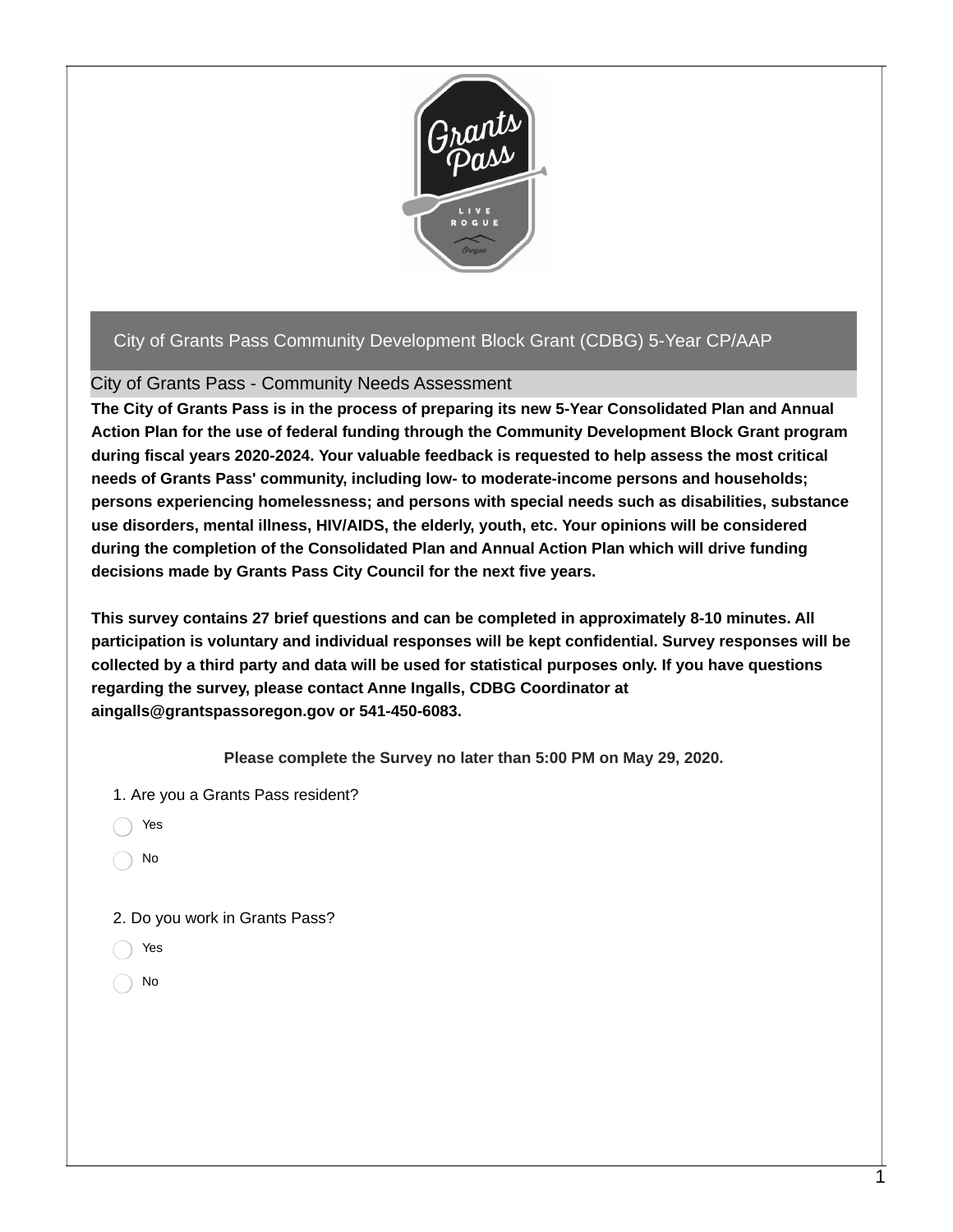| 3. Which statement best describes your housing situation?                                                                                                                                                                                                           |                                                                                                                                                                                                         |  |
|---------------------------------------------------------------------------------------------------------------------------------------------------------------------------------------------------------------------------------------------------------------------|---------------------------------------------------------------------------------------------------------------------------------------------------------------------------------------------------------|--|
| I own my home and/or have a mortgage.                                                                                                                                                                                                                               | I am homeless living with others ('couch surfing')                                                                                                                                                      |  |
| I rent a house or apartment with no roommates.                                                                                                                                                                                                                      | I am homeless residing in a shelter.                                                                                                                                                                    |  |
| I rent a house or apartment with a roommate(s).                                                                                                                                                                                                                     | I am homeless living on the streets.                                                                                                                                                                    |  |
| I am living in transitional housing with a limited time period.                                                                                                                                                                                                     |                                                                                                                                                                                                         |  |
| 4. Which statement below best describes your most immediate future housing goal?<br>I am content/happy with my current housing situation.<br>I am looking to purchase a home in Grants Pass.<br>I am looking to purchase a home outside of Grants Pass.             | I am looking for higher-amenity rental housing or to upgrade<br>my current rental housing.<br>I am housed, looking for more affordable rental housing.<br>I am homeless, looking for permanent housing. |  |
| 5. Select the statement that most applies to you.                                                                                                                                                                                                                   |                                                                                                                                                                                                         |  |
| I currently receive financial assistance to stay in my home.                                                                                                                                                                                                        |                                                                                                                                                                                                         |  |
| I am concerned about losing my home due to my financial situation.                                                                                                                                                                                                  |                                                                                                                                                                                                         |  |
| I am concerned about losing my home due to other reasons.                                                                                                                                                                                                           |                                                                                                                                                                                                         |  |
| None apply.                                                                                                                                                                                                                                                         |                                                                                                                                                                                                         |  |
| 6. How much do you pay for housing each monthly? (If you rent, please include monthly rent and rental<br>insurance. If you are a homeowner, include principal, interest, taxes, mortgage and homeowner insurance and<br>homeowner association fees, if applicable). |                                                                                                                                                                                                         |  |
| 7. Do you have health and safety concerns related to the condition of your housing?                                                                                                                                                                                 |                                                                                                                                                                                                         |  |
| Yes                                                                                                                                                                                                                                                                 |                                                                                                                                                                                                         |  |
| No                                                                                                                                                                                                                                                                  |                                                                                                                                                                                                         |  |
| If you answered NO to the above question (Q7), please skip to (Q9)                                                                                                                                                                                                  |                                                                                                                                                                                                         |  |
|                                                                                                                                                                                                                                                                     |                                                                                                                                                                                                         |  |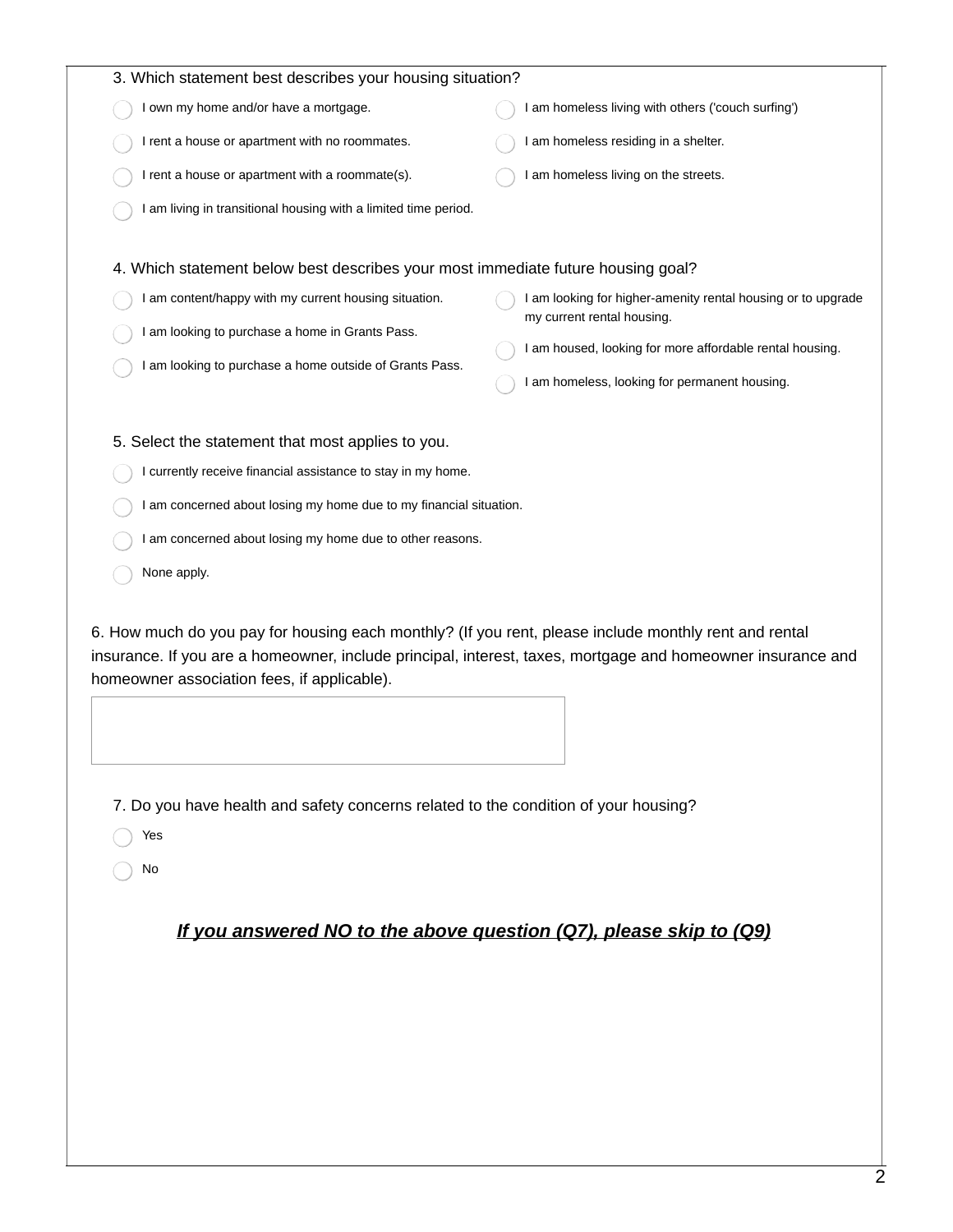| Leaking and/or deteriorated roofing                                                                                                  | No heat                                                        |
|--------------------------------------------------------------------------------------------------------------------------------------|----------------------------------------------------------------|
| Improper insulation and/or air leakage                                                                                               | Inadequate food storage, preparation and/or cooking facilities |
| Lead-based paint hazards                                                                                                             | Water supply problems                                          |
| Electrical problems such as tripping circuits                                                                                        | Lack of accessibility for persons with disabilities            |
| Plumbing and/or water heater issues                                                                                                  | Damaged or missing siding issues                               |
| Sewer lines backing up or clogging                                                                                                   | Mold or other toxic concerns                                   |
| Other (please specify)                                                                                                               |                                                                |
|                                                                                                                                      |                                                                |
|                                                                                                                                      |                                                                |
| The following are questions about housing needs in Grants Pass<br>9. Select the three housing needs most critical in your community. |                                                                |
| Construction of affordable rental housing                                                                                            | Exterior property maintenance and code enforcement             |
| Construction of affordable 'for sale' housing                                                                                        | Lead paint testing and abatement                               |
| Housing for persons experiencing homelessness                                                                                        | Rental assistance                                              |
| Housing for persons with special needs, including those with                                                                         | Home-ownership assistance                                      |
| physical disabilities, mental illness, substance abuse and<br>addictions                                                             | Tenant/landlord counseling                                     |
| Poor condition of existing housing                                                                                                   |                                                                |
| Improvements to make existing housing more accessible for<br>persons with disabilities                                               |                                                                |
| Other (please specify)                                                                                                               |                                                                |
|                                                                                                                                      |                                                                |
|                                                                                                                                      |                                                                |
| 10. Select three special needs housing types most critical in your community.                                                        |                                                                |
| ADA accessible housing                                                                                                               | Housing for seniors                                            |
|                                                                                                                                      |                                                                |
| Hospital discharge housing                                                                                                           | Housing for veterans                                           |
| Housing for persons fleeing domestic violence                                                                                        | Pre and post addiction recovery housing                        |
| Housing for persons experiencing homelessness                                                                                        | Post-incarceration/corrections housing                         |
| Housing for persons with HIV/AIDS                                                                                                    | Supportive housing for youth                                   |
| Housing for persons needing mental health support                                                                                    |                                                                |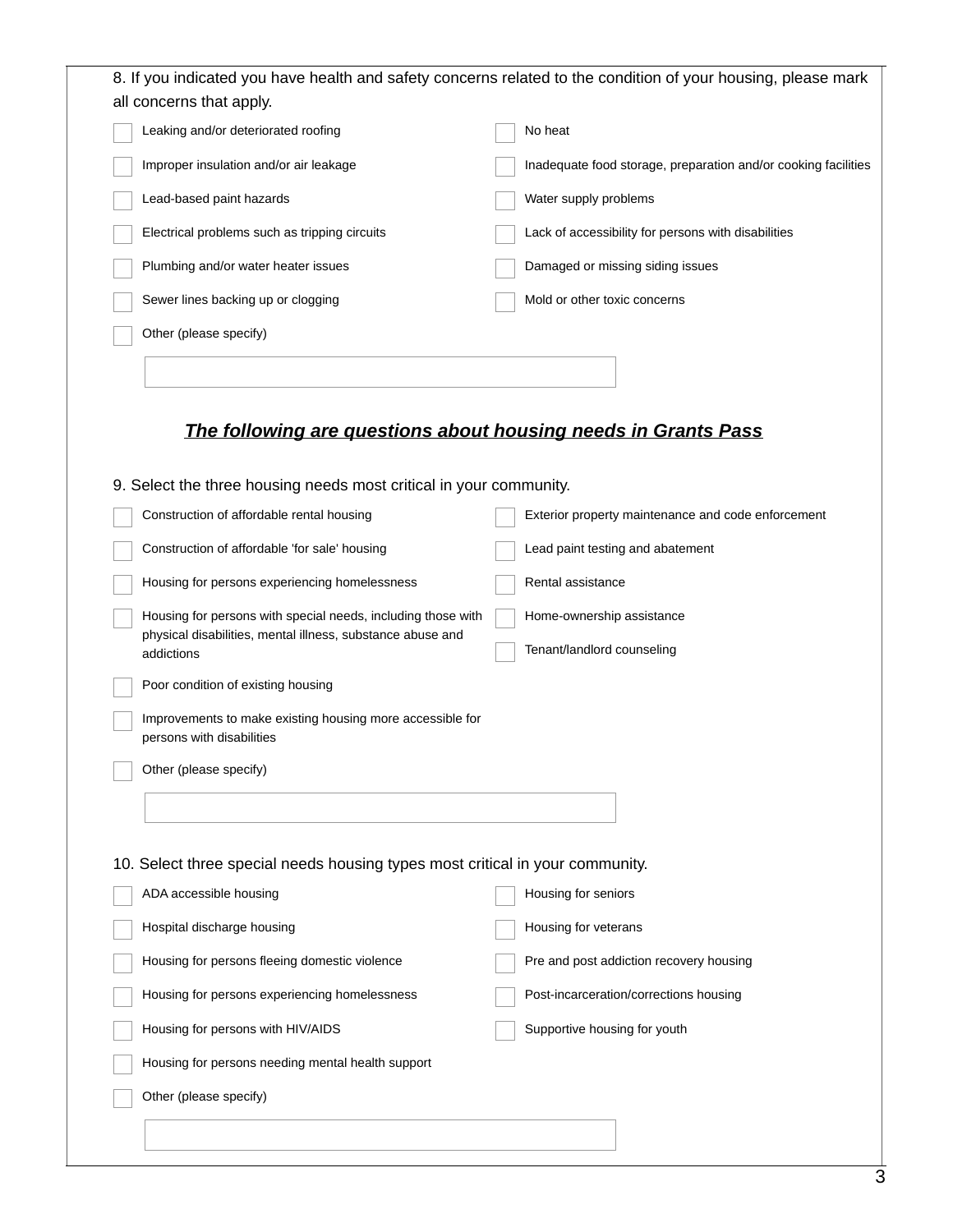| 11. Select three housing options needed most for persons experiencing homelessness.                               |                                                                                                               |
|-------------------------------------------------------------------------------------------------------------------|---------------------------------------------------------------------------------------------------------------|
| Medical respite housing                                                                                           | Severe weather shelters                                                                                       |
| Permanent emergency shelters                                                                                      | Temporary emergency shelters                                                                                  |
| Permanent housing with supportive services (services may<br>include rental support, mental health services, etc.) | <b>Transitional housing</b>                                                                                   |
| Permanent housing without supportive services                                                                     |                                                                                                               |
| Other (please specify)                                                                                            |                                                                                                               |
|                                                                                                                   |                                                                                                               |
|                                                                                                                   |                                                                                                               |
|                                                                                                                   | 12. When you looked for housing in the City of Grants Pass, did you ever feel you were discriminated against? |
| Yes                                                                                                               |                                                                                                               |
| No                                                                                                                |                                                                                                               |
|                                                                                                                   |                                                                                                               |
| Other (please specify)                                                                                            |                                                                                                               |
| Housing Council of Oregon at (503) 223-8197 or toll free (800) 424-3247.                                          | If you answered YES to the above question, please consider contacting the Fair                                |
| The following are questions about service priorities in Grants Pass                                               |                                                                                                               |
| 13. Select the three highest priority public services needed most in your community.                              |                                                                                                               |
| Addiction recovery programs                                                                                       | Mental health services                                                                                        |
| Assistance with food                                                                                              | Senior services                                                                                               |
| Crime prevention programs                                                                                         | Services for abused/neglected children                                                                        |
| Employment/job skills training                                                                                    | Services for persons with disabilities                                                                        |
| Homeless services                                                                                                 | Services for victims of domestic violence                                                                     |
| Housing services                                                                                                  | Transportation services                                                                                       |
| Life skills training                                                                                              | Youth services                                                                                                |
| Legal services                                                                                                    | Veterans services                                                                                             |
|                                                                                                                   |                                                                                                               |
|                                                                                                                   |                                                                                                               |
|                                                                                                                   |                                                                                                               |
|                                                                                                                   |                                                                                                               |
|                                                                                                                   |                                                                                                               |
|                                                                                                                   |                                                                                                               |
|                                                                                                                   |                                                                                                               |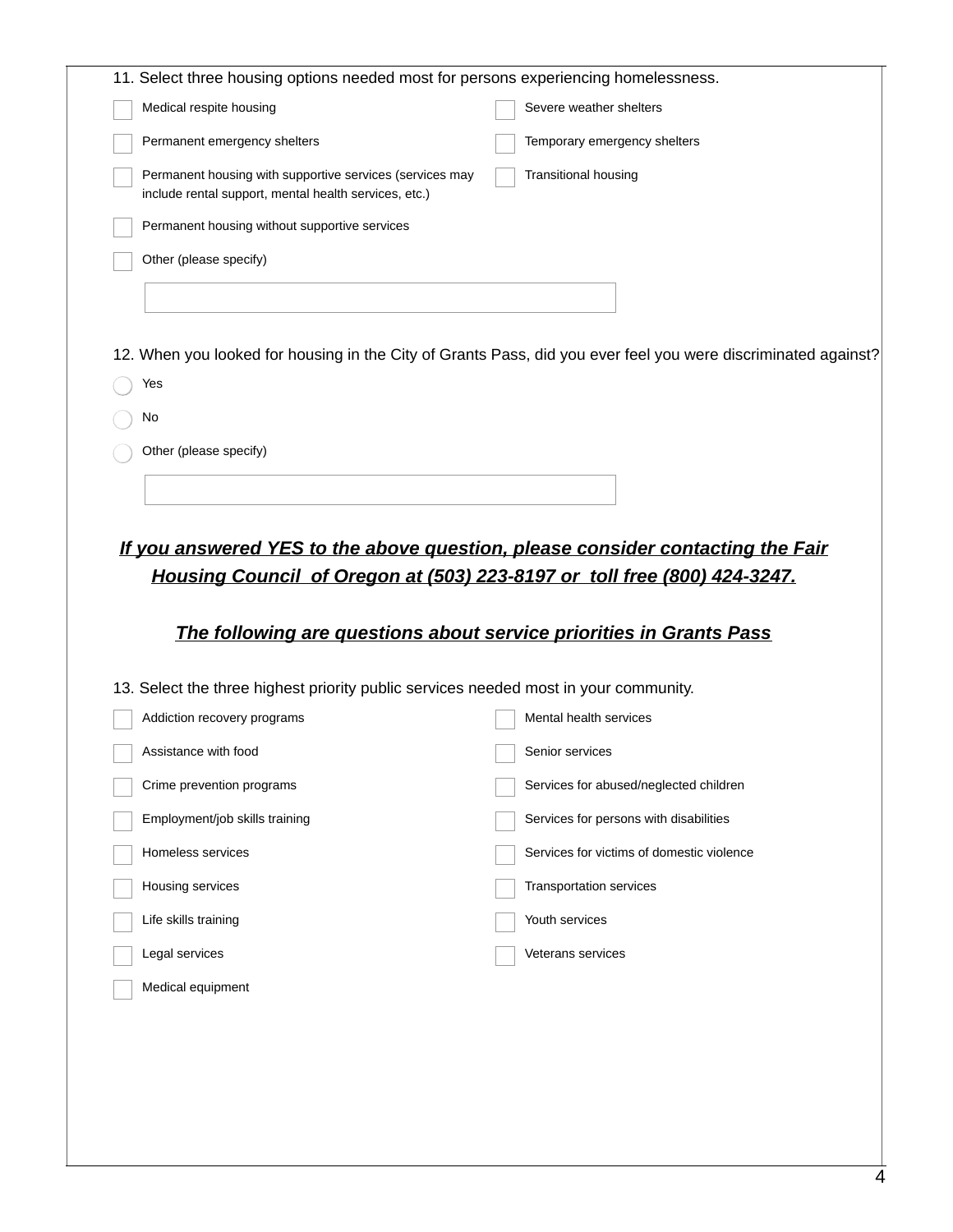| 14. Select the three economic development or business services needed most in your community.        |                                                                    |  |
|------------------------------------------------------------------------------------------------------|--------------------------------------------------------------------|--|
| Business mentoring services                                                                          | Job creation and retention                                         |  |
| Commercial/industrial rehabilitation                                                                 | Small business loans                                               |  |
| Employment training                                                                                  | Startup business assistance                                        |  |
| Other (please specify)                                                                               |                                                                    |  |
|                                                                                                      |                                                                    |  |
|                                                                                                      |                                                                    |  |
| 15. Select the three community or neighborhood facilities most needed in your community.             |                                                                    |  |
| Child care facilities                                                                                | Parks (open space areas)                                           |  |
| Crisis centers                                                                                       | Playground areas (baseball, soccer, basketball, play<br>equipment) |  |
| Health care centers                                                                                  | Senior centers                                                     |  |
| Job/vocational training centers                                                                      | Youth centers                                                      |  |
| Navigation centers for homeless residents                                                            |                                                                    |  |
| Other (please specify)                                                                               |                                                                    |  |
|                                                                                                      |                                                                    |  |
|                                                                                                      |                                                                    |  |
| 16. Select the three public improvement and/or infrastructure needs most critical in your community. |                                                                    |  |
| Code enforcement of blighted properties                                                              | Sewer improvements                                                 |  |
| Downtown revitalization                                                                              | Sidewalk improvements                                              |  |
| Flood/drainage improvements                                                                          | Street/alley improvements                                          |  |
| Graffiti removal                                                                                     | <b>Street lighting</b>                                             |  |
| Historic preservation                                                                                | Trash and debris removal                                           |  |
| Improved transportation options                                                                      | Tree planting                                                      |  |
| Parking facilities                                                                                   | Water system improvement                                           |  |
| Public beautification                                                                                |                                                                    |  |
| Other (please specify)                                                                               |                                                                    |  |
|                                                                                                      |                                                                    |  |
|                                                                                                      |                                                                    |  |
| 17. What was the annual income of all people living in your household in 2019?                       |                                                                    |  |
| Under \$15,000                                                                                       | Between \$75,000 and \$99,999                                      |  |
| Between \$15,000 and \$29,999                                                                        | Between \$100,000 and \$150,000                                    |  |
| Between \$30,000 and \$49,999                                                                        | Over \$150,000                                                     |  |
| Between \$50,000 and \$74,999                                                                        | Prefer not to answer                                               |  |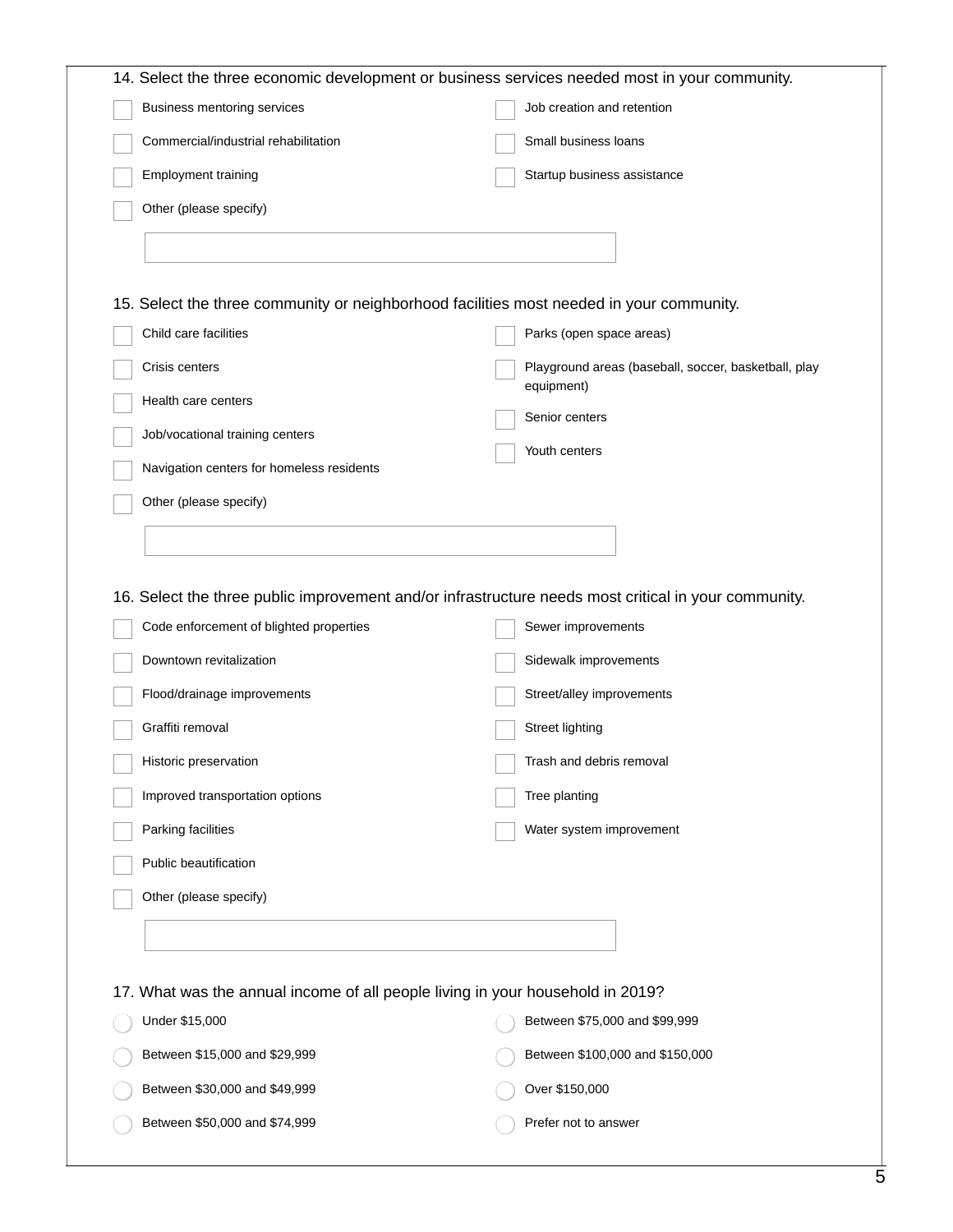| 18. What percentage of your gross income goes towards housing costs each month? (If you rent include<br>monthly rent and rental insurance. If you are a homeowner, include principal, interest, taxes, mortgage and<br>homeowner insurance, and homeowner association fees if applicable). |                                           |  |
|--------------------------------------------------------------------------------------------------------------------------------------------------------------------------------------------------------------------------------------------------------------------------------------------|-------------------------------------------|--|
| < 30%                                                                                                                                                                                                                                                                                      |                                           |  |
| 31% - 49%                                                                                                                                                                                                                                                                                  |                                           |  |
| > 50%                                                                                                                                                                                                                                                                                      |                                           |  |
| Other (please specify)                                                                                                                                                                                                                                                                     |                                           |  |
|                                                                                                                                                                                                                                                                                            |                                           |  |
| 19. How many people live in your household, including adults and children?                                                                                                                                                                                                                 |                                           |  |
| 1                                                                                                                                                                                                                                                                                          | 6                                         |  |
| 2                                                                                                                                                                                                                                                                                          | 7                                         |  |
|                                                                                                                                                                                                                                                                                            |                                           |  |
| 3                                                                                                                                                                                                                                                                                          | 8 or more                                 |  |
| 4                                                                                                                                                                                                                                                                                          | Prefer not to answer                      |  |
| 5                                                                                                                                                                                                                                                                                          |                                           |  |
| 20. How many children live in your household?                                                                                                                                                                                                                                              |                                           |  |
| None                                                                                                                                                                                                                                                                                       | 5                                         |  |
| 1                                                                                                                                                                                                                                                                                          | 6                                         |  |
| 2                                                                                                                                                                                                                                                                                          | 7                                         |  |
| 3                                                                                                                                                                                                                                                                                          | 8 or more                                 |  |
| 4                                                                                                                                                                                                                                                                                          | Prefer not to answer                      |  |
| 21. What is your age?                                                                                                                                                                                                                                                                      |                                           |  |
| Under 18                                                                                                                                                                                                                                                                                   | 45-54                                     |  |
| 18-24                                                                                                                                                                                                                                                                                      | 55-64                                     |  |
| 25-34                                                                                                                                                                                                                                                                                      | $65+$                                     |  |
| 35-44                                                                                                                                                                                                                                                                                      | Prefer not to answer                      |  |
|                                                                                                                                                                                                                                                                                            |                                           |  |
| 22. Please identify your race.                                                                                                                                                                                                                                                             |                                           |  |
| White or Caucasian                                                                                                                                                                                                                                                                         | American Indian or Alaska Native          |  |
| <b>Black or African American</b>                                                                                                                                                                                                                                                           | Native Hawaiian or other Pacific Islander |  |
| Hispanic or Latino                                                                                                                                                                                                                                                                         | Another race                              |  |
| Asian or Asian American                                                                                                                                                                                                                                                                    | Prefer not to answer                      |  |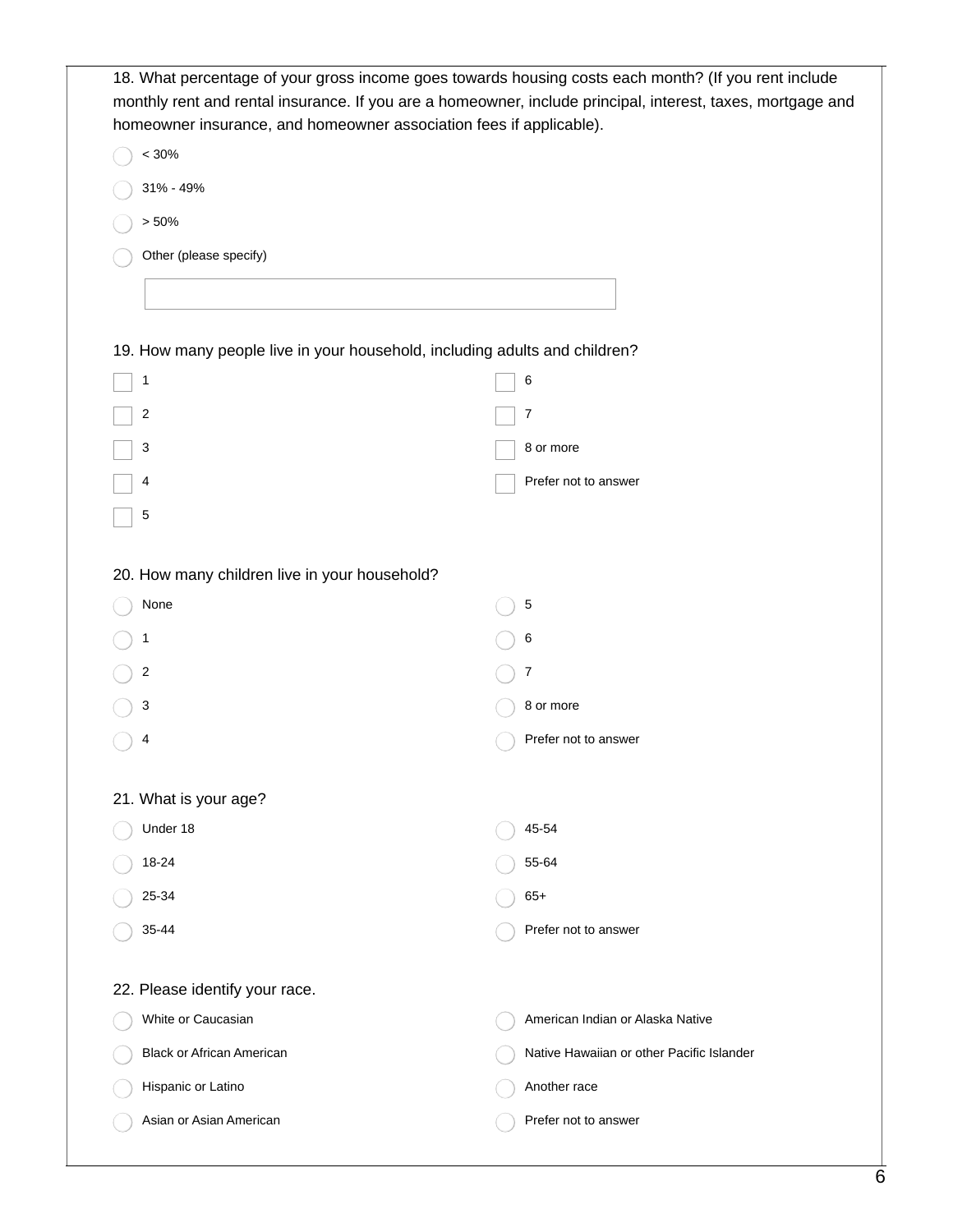|                                                                                                                 | 23. Are you of Hispanic or Latino origin?                |  |                                   |
|-----------------------------------------------------------------------------------------------------------------|----------------------------------------------------------|--|-----------------------------------|
|                                                                                                                 | Yes                                                      |  |                                   |
|                                                                                                                 | No                                                       |  |                                   |
|                                                                                                                 | Prefer not to answer                                     |  |                                   |
|                                                                                                                 |                                                          |  |                                   |
|                                                                                                                 | 24. What status is most applicable to you?               |  |                                   |
|                                                                                                                 | Employed (full-time)                                     |  | Unemployed (not looking for work) |
|                                                                                                                 | Employed (part-time)                                     |  | Stay at home parent/caregiver     |
|                                                                                                                 | Unemployed (looking for work)                            |  | Retired                           |
|                                                                                                                 | Unemployed (due to disability)                           |  |                                   |
|                                                                                                                 | Other (please specify)                                   |  |                                   |
|                                                                                                                 |                                                          |  |                                   |
|                                                                                                                 |                                                          |  |                                   |
|                                                                                                                 | 25. Which industry do you work in?                       |  |                                   |
|                                                                                                                 | Non-profit Services                                      |  | <b>Financial Services</b>         |
|                                                                                                                 | Agriculture                                              |  | <b>Health Care</b>                |
|                                                                                                                 | Appointed/elected Official                               |  | Education                         |
|                                                                                                                 | Housing Development                                      |  | Food/Hospitality/Leisure          |
|                                                                                                                 | <b>Housing Services</b>                                  |  | <b>Business Owner</b>             |
|                                                                                                                 | Construction (general)                                   |  | Retail/Sales                      |
|                                                                                                                 | <b>Real Estate</b>                                       |  | Trade                             |
|                                                                                                                 | Municipal Agency/Department                              |  | Professional                      |
|                                                                                                                 | Other (please specify)                                   |  |                                   |
|                                                                                                                 |                                                          |  |                                   |
|                                                                                                                 |                                                          |  |                                   |
|                                                                                                                 | 26. If you have further comments, please list them here. |  |                                   |
|                                                                                                                 |                                                          |  |                                   |
|                                                                                                                 |                                                          |  |                                   |
|                                                                                                                 |                                                          |  |                                   |
| 27. If you would like to be involved with any of the topics referenced in the Survey, please provide your email |                                                          |  |                                   |
| address.                                                                                                        |                                                          |  |                                   |
|                                                                                                                 |                                                          |  |                                   |
|                                                                                                                 |                                                          |  |                                   |